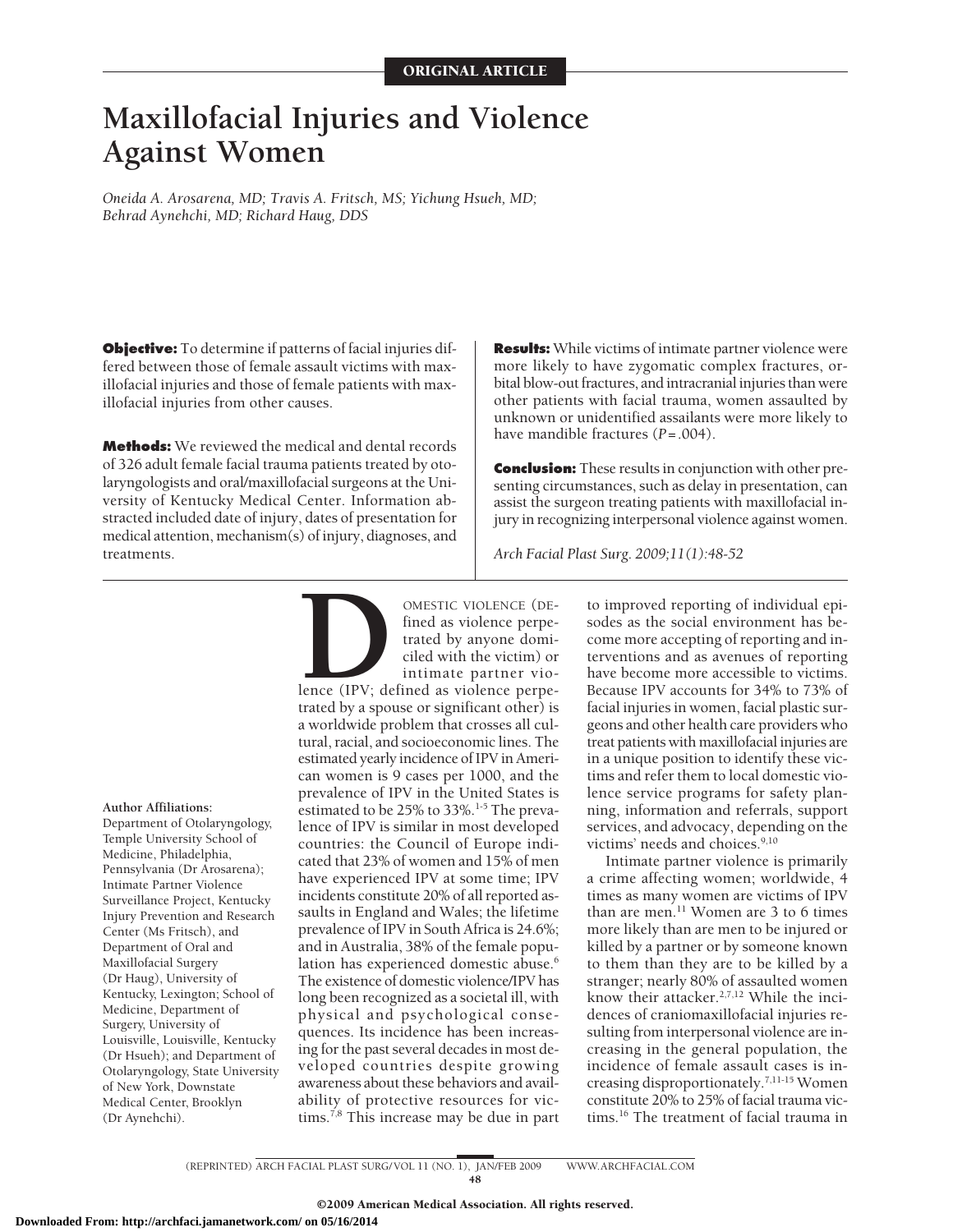women is a significant public health problem and costs the health care system \$3 billion to \$5 billion yearly, with a possible total cost of more than \$7 billion when lost productivity due to injury or fatality is considered.3,12

Traditionally, both female and male victims have been reluctant to report IPV to health care providers out of fear, embarrassment, and uncertainty of the provider's response. The ability to build trust with patients and to recognize patterns of injury associated with IPV would be helpful for medical professionals who assess for victimization in patients and treat them according to nationally recognized standards of care.<sup>17</sup> Several investigators have documented injury patterns in assaulted women with varying incidences.<sup>9,10,13,18,19</sup> The goal of this study was to compare facial injuries of assaulted women with those of women who sustained facial trauma due to other causes to determine if there were statistical differences in the incidences of injury subtypes between the groups. Our null hypothesis was that there was no statistically significant difference in incidences of injury pattern between assaulted women and women who sustained facial trauma due to other blunt force mechanisms.

#### METHODS

University of Kentucky Institutional Review Board approval was obtained for the study. The University of Kentucky College of Dentistry and Kentucky Medical Services Foundation billing records were searched for female patients who were 18 years or older between January 1998 and December 2004, had *International Classification of Diseases, Ninth Revision, Clinical Modification* diagnosis code 802.0 through 802.9, and presented for treatment to the University of Kentucky Medical Center. Two hundred thirty-four adult female facial trauma victims were identified through the College of Dentistry billing records search. Of these 234 patients, 67 (28.6%) were excluded from review due to missing or incomplete medical records. In addition, 2 patients had duplicate records, and 1 patient was identified in the billing record as a woman but was a man. This left 164 (70.1%) dental records available for review.

The results from the Kentucky Medical Services Foundation search were culled to identify patients treated by otolaryngologists. Two hundred forty-seven patients were identified who were treated by otolaryngologists, and of these, 73 (29.5%) were excluded from review due to missing or incomplete medical records. Of the remaining 174 patients, medical record review for 11 patients revealed no indication of facial trauma, and 1 patient had a mandibular fracture resulting from oral cavity malignancy. This left 162 (65.6%) medical records for review, and a total of 326 (overall 67.8%) combined medical and dental records of adult female facial trauma victims.

Information abstracted from medical records included demographic data (patient age and ethnicity), date of injury, date of earliest presentation for medical attention, diagnosis codes, and treatments. Patients were grouped as to whether their injuries were caused by IPV (ie, assault perpetrated by a current or former spouse, partner, or dating relationship), family violence (ie, assault perpetrated by a parent, sibling, or other blood relative), fall, work-related injury, assault by a known assailant not domiciled with the victim (ie, assault perpetrated by a friend, neighbor, or acquaintance), assault by an unknown assailant, motor vehicle crash, self-inflicted gunshot wound, sporting accident, other accident, or unknown/undocumented cause. Most recorded injuries were grouped as bruising, lacerations, nasal fractures, mandible fractures, zygomatic complex fractures, orbital blow-out fractures, and intracranial injuries.

For the target population, additional information extracted included whether assault victims did or were able to identify their assailant(s) and whether there was documentation of notification to the police or a social worker when the patient presented for care. The method of injury (ie, gunshot, stabbing, punching, kicking, hitting, biting, burning, bludgeoning, pushing, throwing) was also recorded when available.

Two-sided Pearson  $\chi^2$  tests were used to determine whether correlations existed between age, injury patterns, and causes of injury, as well as likelihood ratios using SPSS software (SPSS Inc, Chicago, Illinois). An asymptotic significance level of  $\leq$  05 was considered statistically significant. Patients with penetrating trauma were excluded from the statistical analysis.

#### RESULTS

# **DEMOGRAPHICS AND PSYCHOSOCIAL HISTORY**

The mean (SD) age of the patients in this study was 35.0 (15.2) years (median, 32.5 years). The mean (SD) age for assault victims was 30.8(9.1) years (median,29 years; range, 19-60 years). There was no correlation between patient age and cause of injury (*P*=.98).

The mean (SD) time interval from the date of the assault to patient presentation at either an emergency department or medical office was 12.6 (42.0) days (median, 4 days for IPV victims and 5 days for other assault victims; 5-day median overall), with a range of 0 to 270 days. Documentation of notification to the police or a social worker occurred in only 7 (15.6%) of the assault victims. Notification was more common in IPV victims (26.1%) than in other assault victims (7.7%), which is expected as a legal mandate of the commonwealth.<sup>20</sup> The results of this study indicate that about 1 in 4 patients at risk for ongoing IPV was appropriately referred for specialized protective services as required by state law and hospital policy.

### **CAUSES OF INJURY**

The most common cause of facial trauma in the adult female patients was motor vehicle crashes (139 patients [42.6%]), followed by falls (70 patients [21.5%]), assault (45 patients [13.8%]), undisclosed or undocumented mechanisms of injury (35 patients [10.7%]), sporting injuries (including all-terrain vehicle accidents, 25 patients [7.7%]), other accidental causes (8 patients [2.4%]), self-inflicted gunshot wounds (2 patients [0.6%]), and work-related accidents (2 patients [0.6%]). Of the 45 assault victims, 19 (42.2%) were documented victims of IPV or family violence; of these, many were IPV cases (18 [94.7%]). Of the remaining 26 assault victims, most (24 [92.3%]) could not or did not identify their assailant.

#### **PATTERNS OF INJURY**

Several causes of injury were found to correlate with pattern of injury (*P*=.004). Overall, assault was associated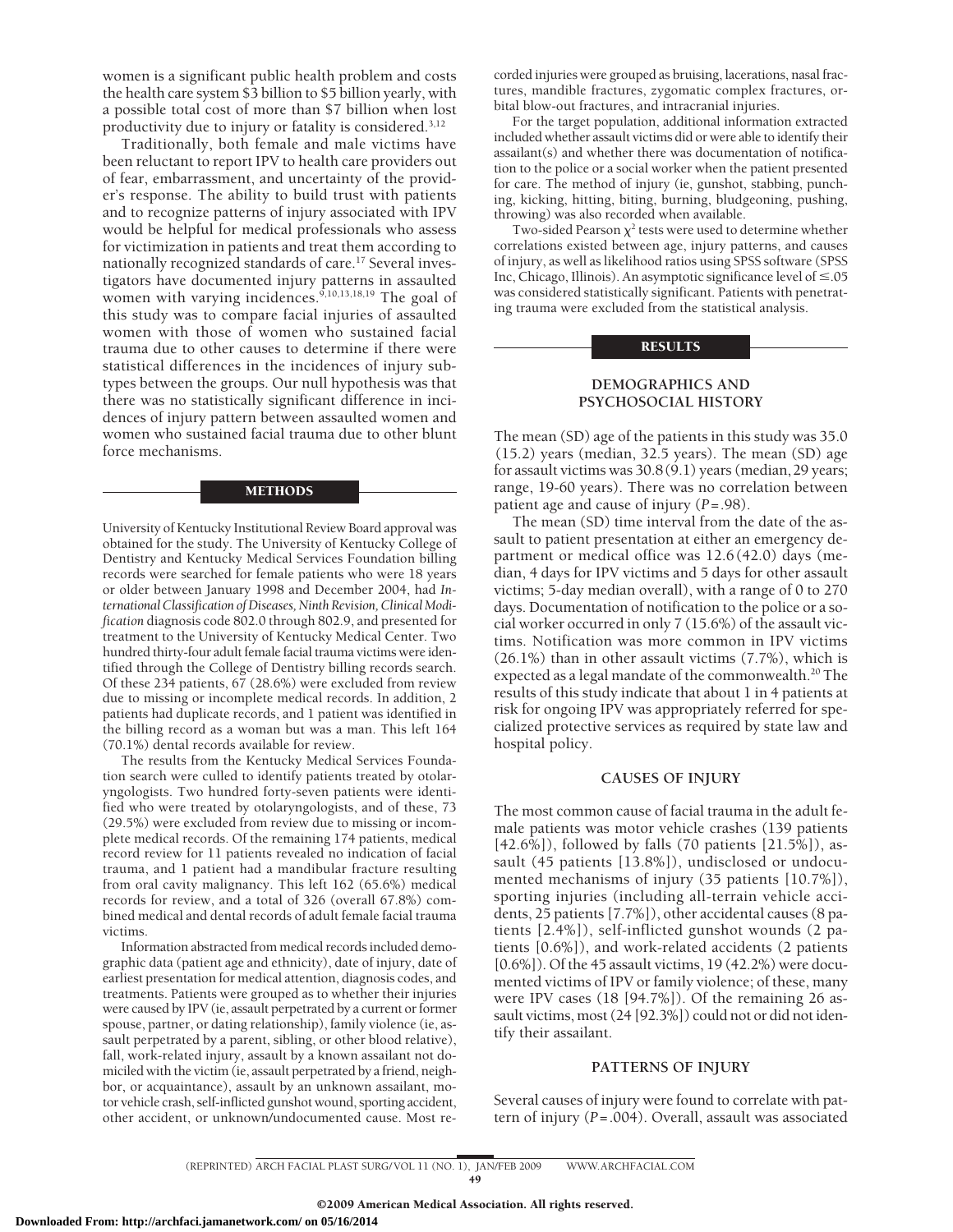

**Figure 1.** Incidence vs expected incidence for intimate partner violence.



**Figure 2.** Incidence vs expected incidence for assault by unknown or unidentified assailant.

with mandible fractures, zygomatic complex fractures, orbital blow-out fractures, and intracranial injuries. Specifically, higher than expected numbers of zygomatic complex fractures, orbital blow-out fractures, and intracranial injuries were found in IPV victims (**Figure 1**). Victims assaulted by unknown or unidentified assailants were more likely to have mandible fractures than were other assault victims (**Figure 2**). In contrast, higher than expected counts of mandible fractures, alveolar ridge fractures, intracranial injuries, and facial lacerations were found in motor vehicle crash victims (**Figure 3**). Nasal fractures, which were the most common injuries, correlated with family violence, falls, work-related injuries, assault by a known assailant (not IPV), sporting accidents, other accidents, and unknown/undocumented cause of injury but not with IPV, motor vehicle crashes, or assault by an unknown assailant. Patients with falls as the cause of injury were more likely than expected to have nasal fractures, alveolar ridge fractures, and facial lacerations (**Figure 4**). Alveolar ridge fractures also correlated with unknown/unspecified cause of injury.

Several patients sustained other injuries or functional impairments in addition to their fractures, intra-



**Figure 3.** Incidence vs expected incidence for motor vehicle crashes.



**Figure 4.** Incidence vs expected incidence for falls.

cranial injuries, and facial lacerations. Three patients, 1 of whom was an IPV victim, developed optic neuropathy as a result of their orbital fractures. Two patients, 1 of whom was an IPV victim, lost teeth in conjunction with maxillary fractures. Two patients, 1 of whom was an IPV victim, developed sensorineural hearing loss, and another IPV victim sustained a hemotympanum. Another IPV victim sustained facial nerve paralysis.

#### **COMMENT**

## **PATTERNS OF INJURY**

Of assault-related injuries, facial injuries are more common than are injuries to other body areas, occurring in 83% of assault cases.8 From 88% to 94.4% of victims of IPV present with injuries to the head and neck, and 56% of these patients have an associated facial fracture.<sup>7,12</sup> Many studies have examined the patterns of facial injury resulting from blunt trauma and assaults in both male and female patients. In general, mandible and nasal fractures are commonly cited as the most frequent injuries,

(REPRINTED) ARCH FACIAL PLAST SURG/ VOL 11 (NO. 1), JAN/FEB 2009 WWW.ARCHFACIAL.COM 50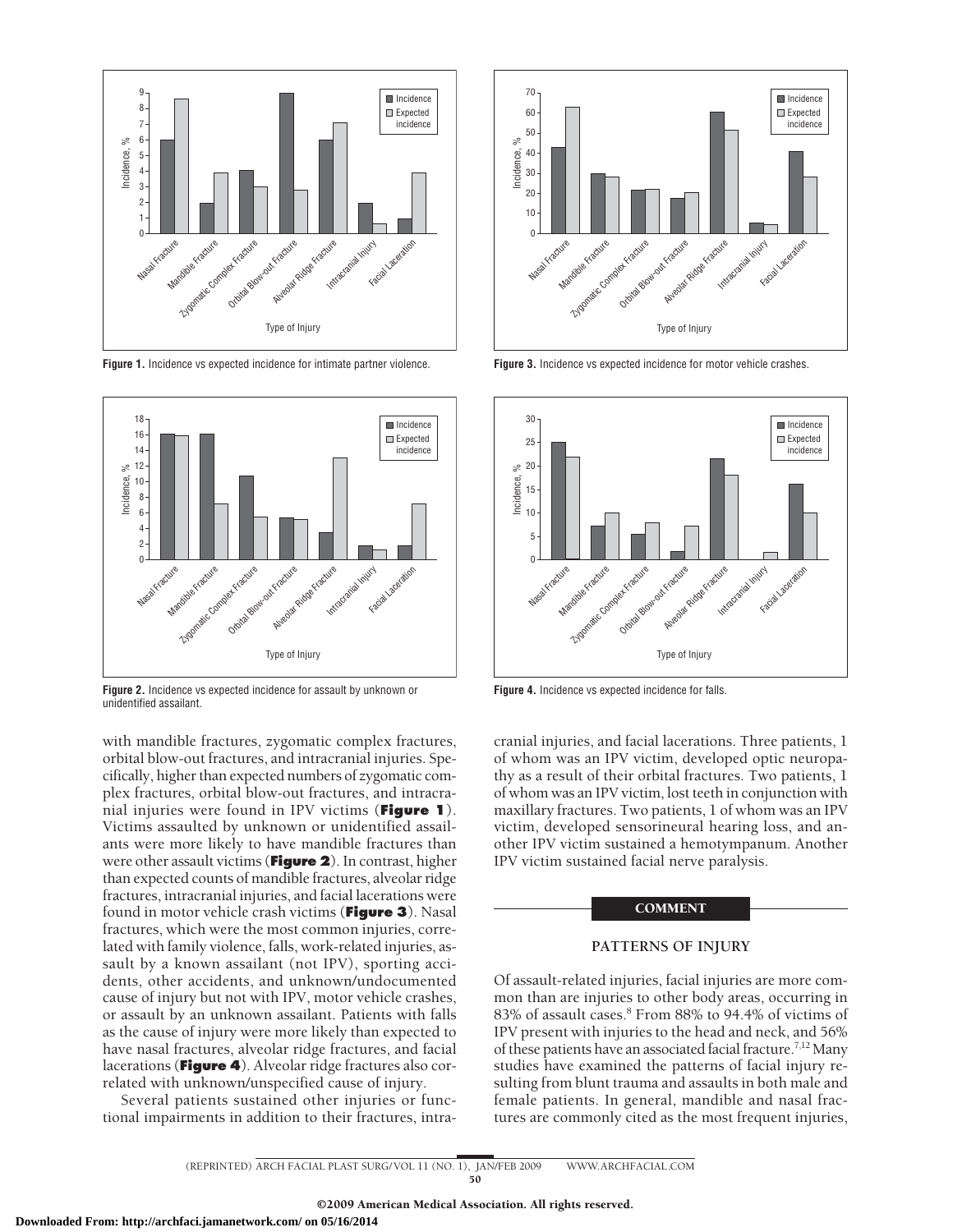with zygomatic complex fractures slightly less frequently noted.<sup>7,11,15</sup>

However, in the study by Huang et al<sup>13</sup> of maxillofacial trauma in women, zygomatic complex fractures were the second most common fracture pattern (24% of patients) following mandible fractures (42%). More important, patients with zygomatic complex fractures had a high incidence of multiple injuries, with neurosurgical injuries being the most common.<sup>13</sup> This correlates with the study results by Zachariades et al, $^{10}$  which found that the mandible was most often injured (39%), followed by the zygomatic complex (10%) and nasal bones (2%). In another study of assaulted women, Fisher et al<sup>9</sup> found that most fractures (50%) were zygomatic complex fractures and that mandibular and nasal fractures had an equal prevalence (22%). Gayford<sup>18</sup> and Hill et al<sup>19</sup> also found a higher incidence of zygomatic fractures and periorbital injuries in "battered wives." While our results indicate that nasal fractures were the most common fractures in all patients, IPV correlated statistically with periorbital fractures and intracranial injury, and assault by an unknown assailant correlated with mandible and zygomatic complex fractures. Thus, differing injury patterns between male and female victims of assault may indicate differences in facial bone structure between men and women or may imply different mechanisms of injury. These mechanisms may also explain differences in fracture patterns between female assault victims and women with maxillofacial fractures resulting from other forms of trauma, such as motor vehicle crashes and falls.

Some studies have demonstrated a preponderance of left-sided facial injuries in female IPV victims, suggesting a correlation with more right-handed assailants in the population.7,8,21 Female victims of IPV in these studies were less likely to be assaulted with weapons, and thus a higher proportion of resulting injuries have been reported to be limited to the soft tissues of the face.<sup>8,11,12</sup> None of the IPV victims in our study were assaulted with firearms, but this may be due to the fact that many women assaulted with these weapons do not survive their injuries. Also, our IPV patients were more likely to have skeletal injuries than to have lacerations. Nevertheless, because of underreporting, the epidemiology of female facial assault remains poorly defined.<sup>4,5,12</sup> Recognition of fracture patterns, as well as patients' manners of presentation, can assist physicians in identifying IPV and can be effective in the development of protocols and programs aimed at comprehensive treatment and follow-up with these patients.

Early recognition and intervention are particularly important in light of the fact that many victims of IPV face ongoing abuse after leaving the hospital or physician's office. The Kentucky Intimate Partner Violence Surveillance Project data indicate that the frequency and severity of IPV increase throughout the relationship in 39% of abusive partnerships.<sup>4,5</sup> In addition, only 46% of patients with facial trauma are compliant with completion of medical care or are allowed to complete medical treatment, which creates a narrow window for intervention. Factors associated with poor follow-up compliance include periorbital injury and treatment with open reduction and internal fixation of facial fractures.<sup>2</sup>

# **UNDERREPORTING OF IPV**

It has been estimated that only 25% of cases of IPV are reported to authorities as required by law or policy whether the referral is for purposes of law enforcement documentation and investigation for potential subsequent prosecution at a later date or as a means of connecting the victimized patient with trained social workers or advocates who specialize in safety planning, support, and related services for these high-risk victims.<sup>1</sup> Clinical and hospital policies that encourage the reporting of IPV and the referral of victims to appropriate community resources are supported by the American Medical Association, the Centers for Disease Control and Prevention, and The Joint Commission on Accreditation of Healthcare Organizations.3,17 In addition, many US municipalities, such as the target jurisdiction in this study, have established ordinances mandating medical personnel to report tolocallaw enforcement when a patient presents with a firearm-related injury or other injury related to a crime. In our study, reporting to authorities occurred in less than 16% of assault patients but was more common in IPV victims (26.1%), as may be required by state law and hospital policy, than for other victims for whom such mandate does not exist unless the assault involved a firearm.<sup>23</sup> Medical professionals play an important role in the initial identification and care of victims of IPV. Treating health care professionals need to be highly alert to those patients who present with facial injuries without an obvious or plausible cause, with injuries inconsistent with the stated method of injury, or with evidence of multiple injuries (possibly in different stages of healing) because many IPV victims are reluctant to divulge their assailants' identities or the mechanisms of injury due to fear of retaliation by the assailant, embarrassment, or uncertainty about the physican's response to disclosure.7,10 Other indicators include a significant delay between the injury and presentation, and a history or clinical evidence of previous injuries, which occurs in 33% of women assault victims with facial injury.<sup>7,10</sup> The mean interval to presentation for treatment for assault victims in our study was approximately 12 days (median, 5 days).

In a study of 307 female patients with maxillofacial injuries, Huang et al<sup>13</sup> found frequent inadequate documentation describing the circumstances surrounding facial injuries in assault victims. Of the assault victims in this group, the patient interviews failed to satisfactorily identify and/or document the alleged assailant in 68% of cases. Of documented assailants, 28% were described as males. Of the male assailants, 61% were husbands or boyfriends. The authors were of the opinion that this finding represented severe underreporting of IPV and other forms of assault against women.<sup>13</sup> The Kentucky Intimate Partner Violence Surveillance Project yearly statewide telephone survey findings (2000-2003) indicate that less than 13% of interviewed women had ever been screened by a medical professional for IPV.<sup>4,5</sup> Of the women who had not been screened, approximately 31% had experienced 1 or more types of IPV.<sup>4,5</sup>

Furthermore, it has been shown that brief questioning by a member of the health care team can increase the identification of abused women from 5.6% to 30% and may identify those who will need additional assistance.<sup>24</sup> McLeer et

(REPRINTED) ARCH FACIAL PLAST SURG/ VOL 11 (NO. 1), JAN/FEB 2009 WWW.ARCHFACIAL.COM 51